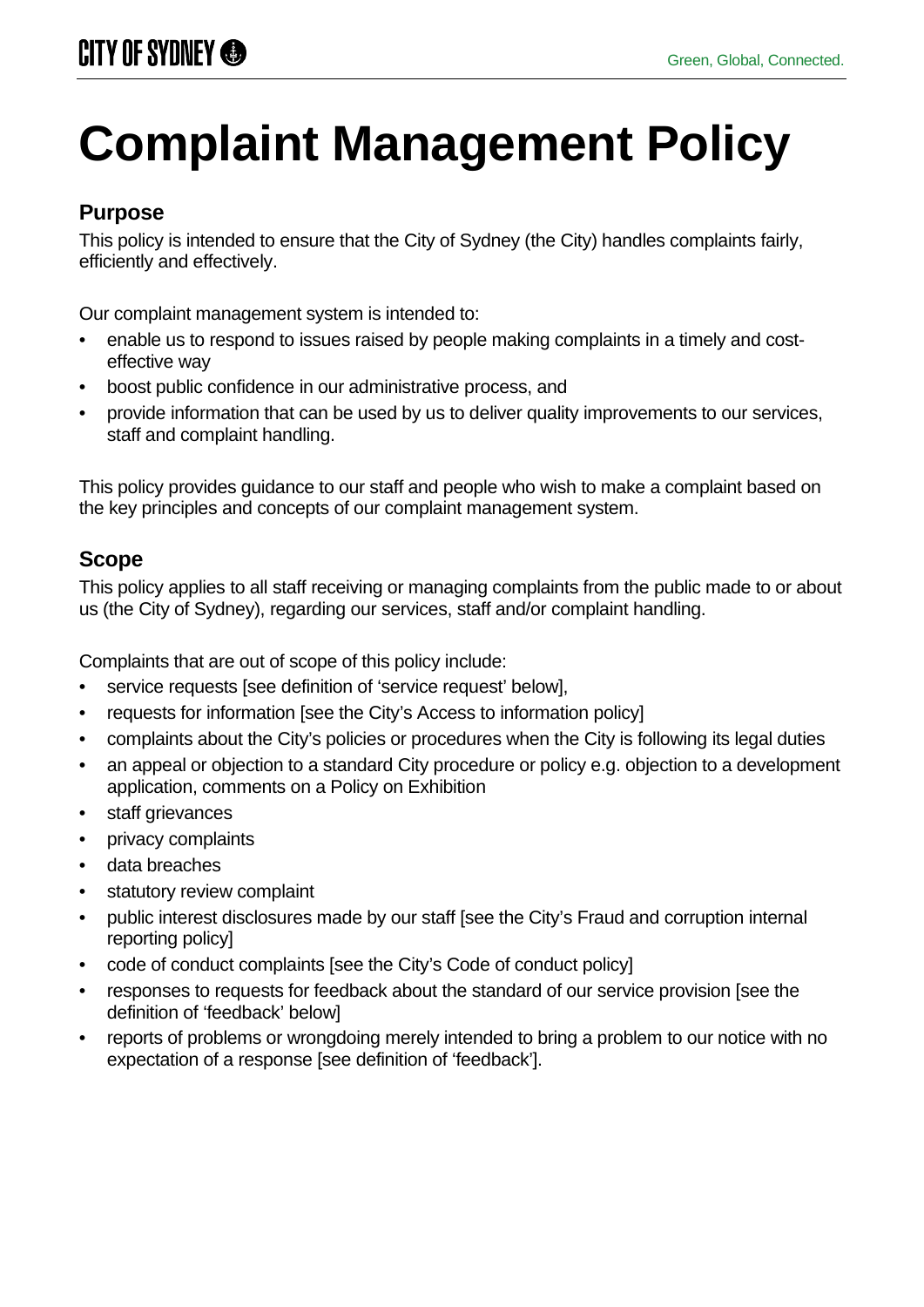# **Definitions**

| <b>Term</b>                           | <b>Meaning</b>                                                                                                                                                                                                                                                                                                                                                                                                                          |  |
|---------------------------------------|-----------------------------------------------------------------------------------------------------------------------------------------------------------------------------------------------------------------------------------------------------------------------------------------------------------------------------------------------------------------------------------------------------------------------------------------|--|
| Complaint                             | Expression of dissatisfaction made to or about us, our services, staff<br>or the handling of a complaint where a response or resolution is<br>explicitly or implicitly expected or legally required.<br>Examples of a complaint are<br>• Failure to achieve specified standards of service<br>Delay in responding<br>• Behaviour or attitude of employees<br>A Council decision or policy and/ or<br>Withdrawal or reduction of service |  |
| Complaint<br><b>Management System</b> | All policies, procedures, practices, staff, hardware and software used<br>in the management of complaints.                                                                                                                                                                                                                                                                                                                              |  |
| <b>Dispute</b>                        | An unresolved complaint escalated either within or outside of our<br>organisation.                                                                                                                                                                                                                                                                                                                                                      |  |
| Feedback                              | Opinions, comments and expressions of interest or concern, made<br>directly or indirectly, explicitly or implicitly, to or about us, services or<br>complaint handling where a response is not explicitly or implicitly<br>expected or legally required.                                                                                                                                                                                |  |
| Service request                       | The definition of a service request includes:                                                                                                                                                                                                                                                                                                                                                                                           |  |
|                                       | requests for the provision of works or services<br>$\bullet$                                                                                                                                                                                                                                                                                                                                                                            |  |
|                                       | routine inquiries about the organisation's business<br>$\bullet$                                                                                                                                                                                                                                                                                                                                                                        |  |
|                                       | requests for the provision of services and assistance<br>$\bullet$                                                                                                                                                                                                                                                                                                                                                                      |  |
|                                       | reports of failure to comply with laws regulated by the<br>$\bullet$<br>organisation                                                                                                                                                                                                                                                                                                                                                    |  |
|                                       | requests for information or explanation of policies, procedures<br>$\bullet$<br>and decisions                                                                                                                                                                                                                                                                                                                                           |  |
| Grievance                             | A clear, formal written statement by an individual staff member about<br>another staff member or a work-related problem.                                                                                                                                                                                                                                                                                                                |  |
| Policy                                | A statement of instruction that sets out how we should fulfill our vision,<br>mission and goals.                                                                                                                                                                                                                                                                                                                                        |  |
| Procedure                             | A statement or instruction that sets out how our policies will be<br>implemented and by whom.                                                                                                                                                                                                                                                                                                                                           |  |
| <b>Public interest</b><br>disclosure  | A report about wrongdoing made by a public official in New South<br>Wales that meets the requirements of the Public Interest Disclosures<br>Act 1994                                                                                                                                                                                                                                                                                    |  |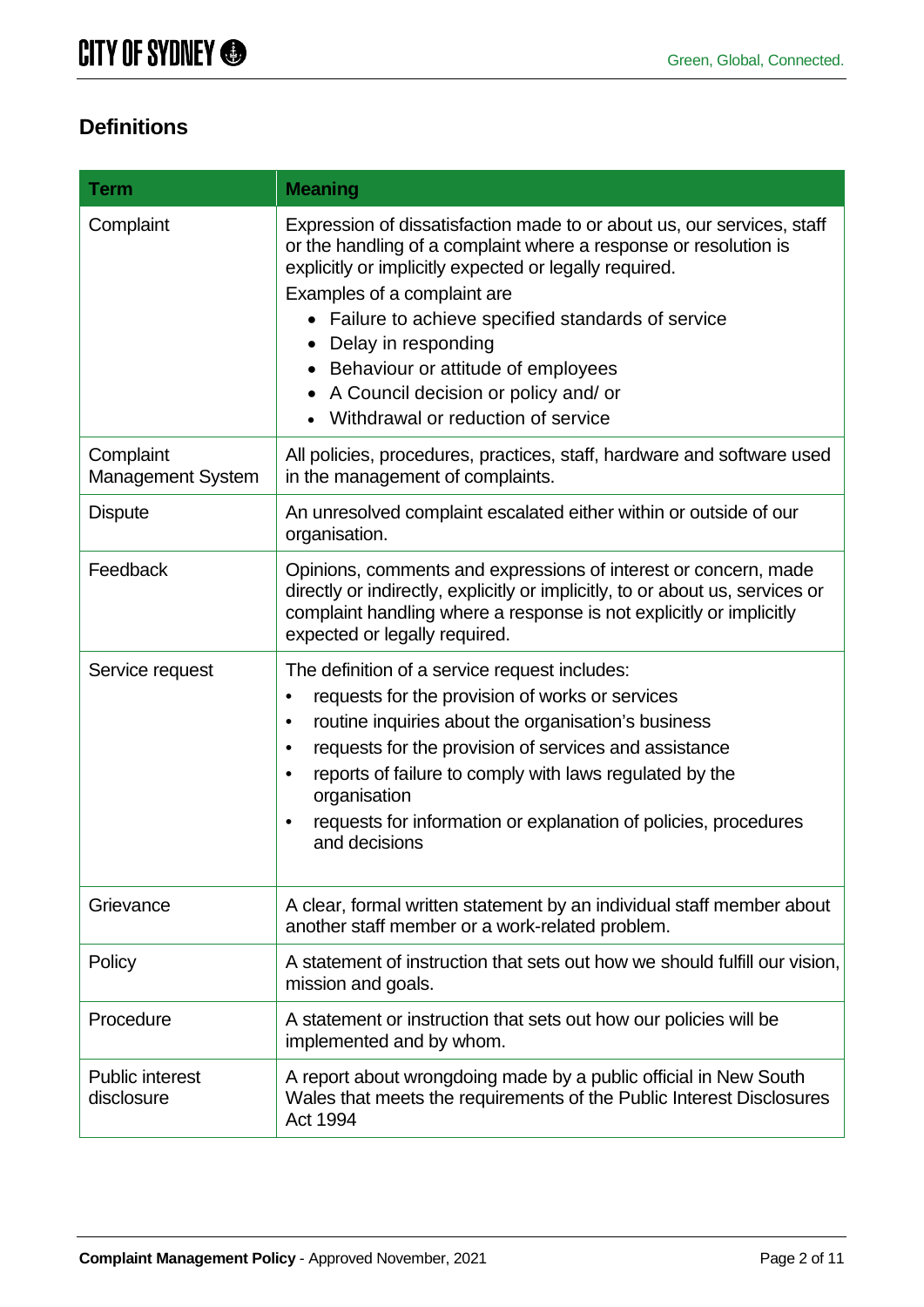# **Policy Statement**

The City of Sydney is committed to delivering quality service and communicating effectively with our community.

We realise that sometimes, despite our best efforts, people may not be happy with the way we have performed a service. The following is a three-step framework for the management of complaints to the City.



# **Facilitating Complaints**

## **People focus**

We are committed to seeking and receiving feedback and complaints about our services, systems, practices, procedures and complaint handling.

Complaints will be acknowledged within two working days and investigated and finalised within 10 business days. Where an investigation is likely to exceed 10 business days, a progress update will be provided.

People making complaints will be:

- provided with information about our complaint handling process
- provided with multiple and accessible ways to make complaints
- listened to, treated with respect by staff and actively involved in the complaint process where possible and appropriate, and
- provided with reasons for our decision/s and any options for redress or review.

# **No detriment to people making complaints**

We will take all reasonable steps to ensure that people making complaints are not adversely affected because a complaint has been made by them or on their behalf.

# **Anonymous complaints**

We accept anonymous complaints and will carry out an investigation of the issues raised where there is enough information provided.

# **No charge**

Complaining to us is free.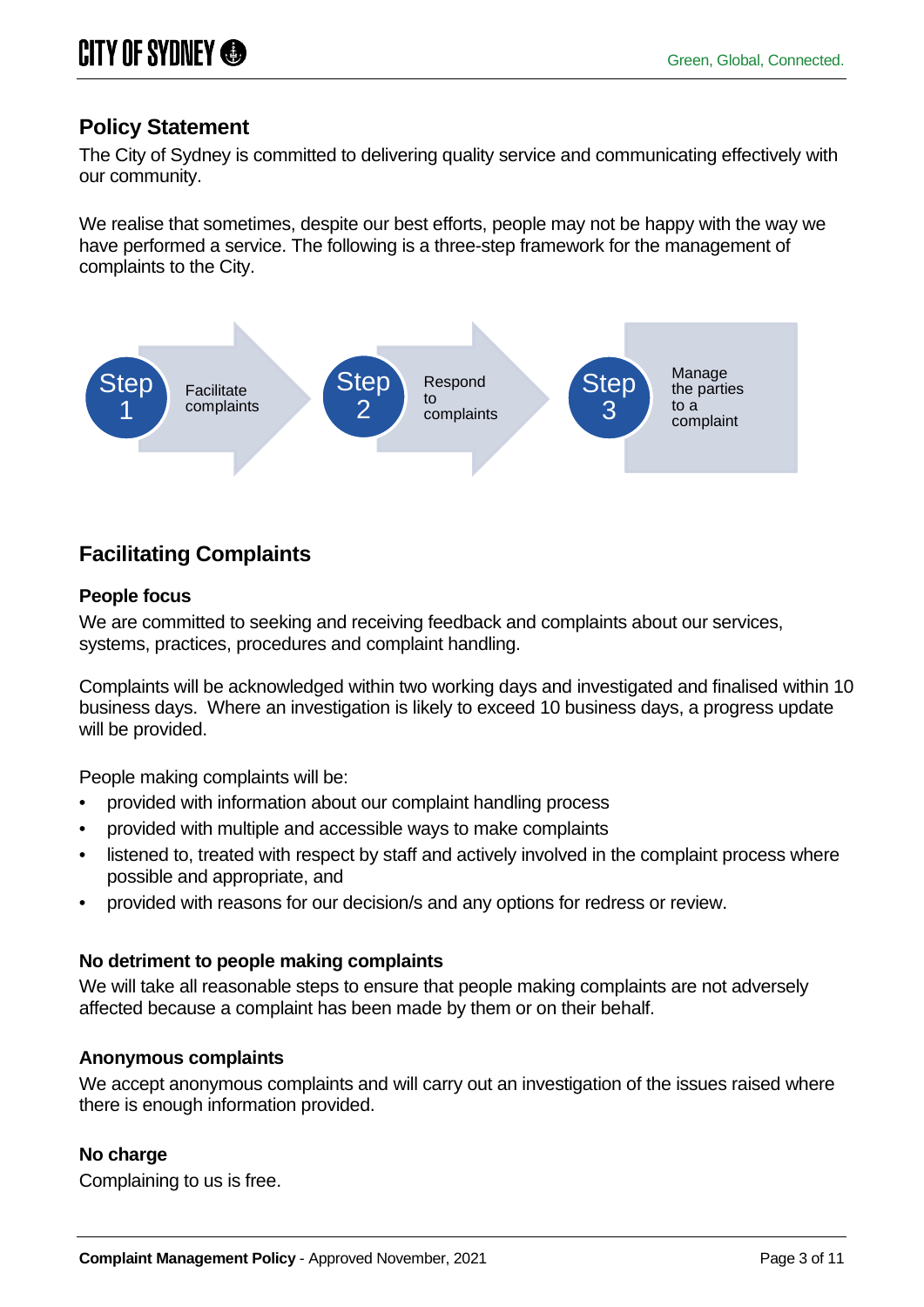# **Accessibility**

We will ensure that information about how and where complaints may be made to or about us is well publicised on the City's website and imparted by City staff. We will ensure that our systems to manage complaints are easily understood and accessible to everyone, particularly people who may require assistance.

If a person prefers or needs another person or organisation to assist or represent them in the making and/ or resolution of their complaint, we will communicate with them through their representative if this is their wish. Anyone may represent a person wishing to make a complaint with their consent (e.g. advocate, family member, legal or community representative, member of Parliament, another organisation).

# **Responding to complaints**

#### **Early resolution**

Where possible, complaints will be resolved at first contact with the City.

#### **Responsiveness**

We will promptly acknowledge receipt of complaints within two working days.

We will assess and prioritise complaints in accordance with the urgency and/or seriousness of the issues raised. If a matter concerns an immediate risk to safety or security the response will be immediate and will be escalated appropriately.

We are committed to managing people's expectations, and will inform them as soon as possible, of the following:

- the complaints process
- the expected time frames for our actions
- the progress of the complaint and reasons for any delay
- their likely involvement in the process, and
- the possible or likely outcome of their complaint.

We will advise people as soon as possible when we are unable to deal with any part of their complaint and provide advice about where such issues and/or complaints may be directed (if known and appropriate).

We will also advise people as soon as possible when we are unable to meet our timeframes for responding to their complaint and the reason for our delay.

#### **Objectivity and fairness**

We will address each complaint with integrity and in a fair, objective and unbiased manner.

Conflicts of interests, whether actual or perceived, will be managed responsibly.

We will ensure that the person handling a complaint is different from any staff member whose conduct or service is being complained about.

Internal reviews of how a complaint was managed will be conducted by a person other than the original decision maker.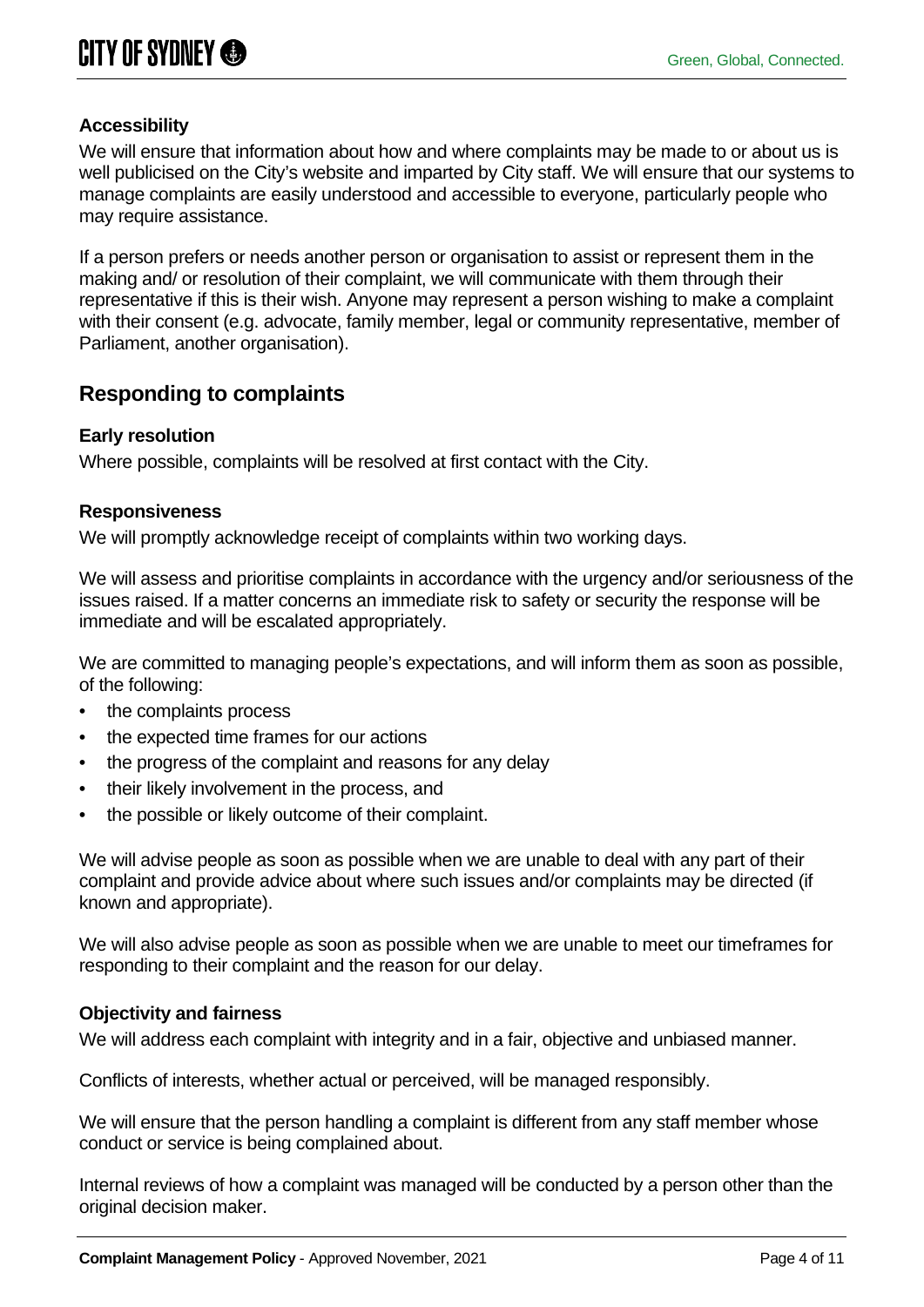## **Responding flexibly**

Our staff are empowered to resolve complaints promptly and with as little formality as possible.

We will adopt flexible approaches to service delivery and problem solving to enhance accessibility for people making complaints and/or their representatives.

We will assess each complaint on its merits and involve people making complaints and/or their representative in the process as far as possible.

#### **Confidentiality**

We will protect the identity of people making complaints where this is practical and appropriate. Personal information that identifies individuals will only be disclosed or used by the City as permitted under the relevant privacy laws, secrecy provisions and any relevant confidentiality obligations.

# **Managing the parties responding to a complaint**

#### **Complaints involving multiple agencies**

Where a complaint involves multiple organisations, we will work with the other organisation/s where possible, to ensure that communication with the person making a complaint and/or their representative is clear and coordinated.

Subject to privacy and confidentiality considerations, communication and information sharing between the parties will also be organised to facilitate a timely response to the complaint.

#### **Complaints involving multiple areas with the City**

Where a complaint involves multiple areas within our organisation, responsibility for communicating with the person making the complaint and/or their representative will also be coordinated.

We take complaints not only about the actions of our staff but also the actions of service providers. Where our services are contracted out, we expect contracted service providers to have an accessible and comprehensive complaint management system.

#### **Complaints involving multiple parties**

When similar complaints are made by related parties we will try to arrange to communicate with a single representative of the group.

#### **Empowerment of staff**

All staff managing complaints are empowered to implement our complaint management system as relevant to their role and responsibilities.

Staff are encouraged to provide feedback on the effectiveness and efficiency of all aspects of our complaint management system.

#### **Managing unreasonable conduct by people making complaints**

We are committed to being accessible and responsive to all people who approach us with feedback or complaints. At the same time our success depends on:

• our ability to do our work and perform our functions in the most effective and efficient way possible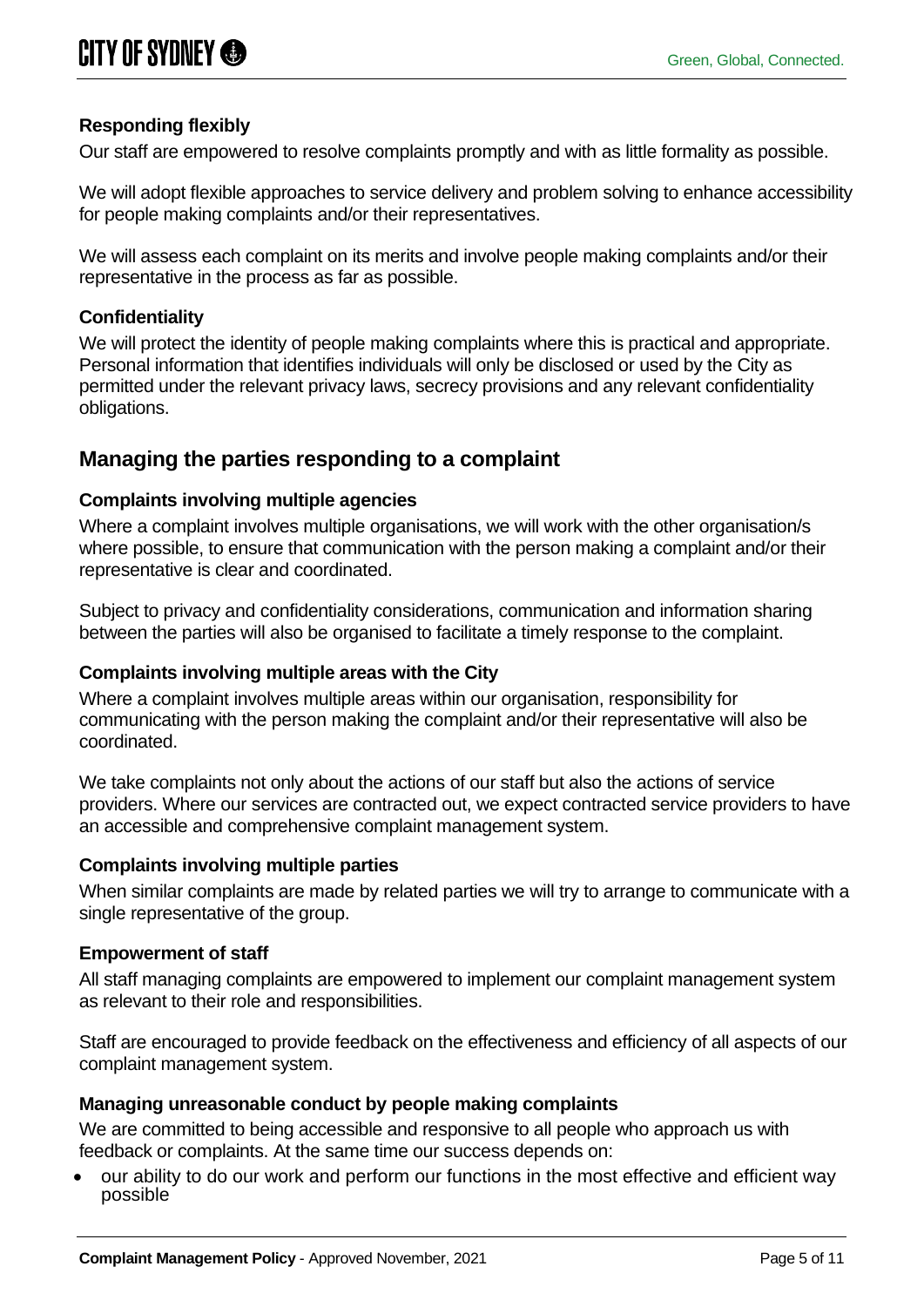- the health, safety and security of our staff, and
- our ability to allocate our resources fairly across all the complaints we receive.

When people behave unreasonably in their dealings with us their conduct can significantly affect the progress and efficiency of our work. As a result, we will take proactive and decisive action to manage any conduct that negatively and unreasonably affects us and will support our staff to do the same in accordance with this policy.

Examples of unreasonable behaviour includes

- Unreasonable persistence
- Unreasonable demands
- Unreasonable absence of cooperation
- Unreasonable arguments
- Unreasonable behaviours

For further information on managing unreasonable conduct by people making complaints please see the City's Unreasonable Conduct by Customer Policy (2020).

# **Our complaint management system**

When responding to complaints, staff should follow our complaint handling procedures as well as any other internal documents providing guidance on the management of complaints. Staff should also consider any relevant legislation and/or regulations when responding to complaints and feedback.



# **Receipt of complaints**

Unless the complaint has been resolved at the outset, we will record the complaint and its supporting information. We will also assign a unique identifier to the complaint file. The record of the complaint will document:

- the contact information of the person making a complaint
- issues raised by the person making a complaint and the outcome/s they want
- any other relevant information and
- any additional support the person making a complaint requires, including translation and/or accessibility requirements.

# **Acknowledgement of complaints**

We will acknowledge receipt of each complaint within two business days.

Consideration will be given to the most appropriate way for communicating with the person making a complaint (e.g. email, letter, phone call, in person meeting).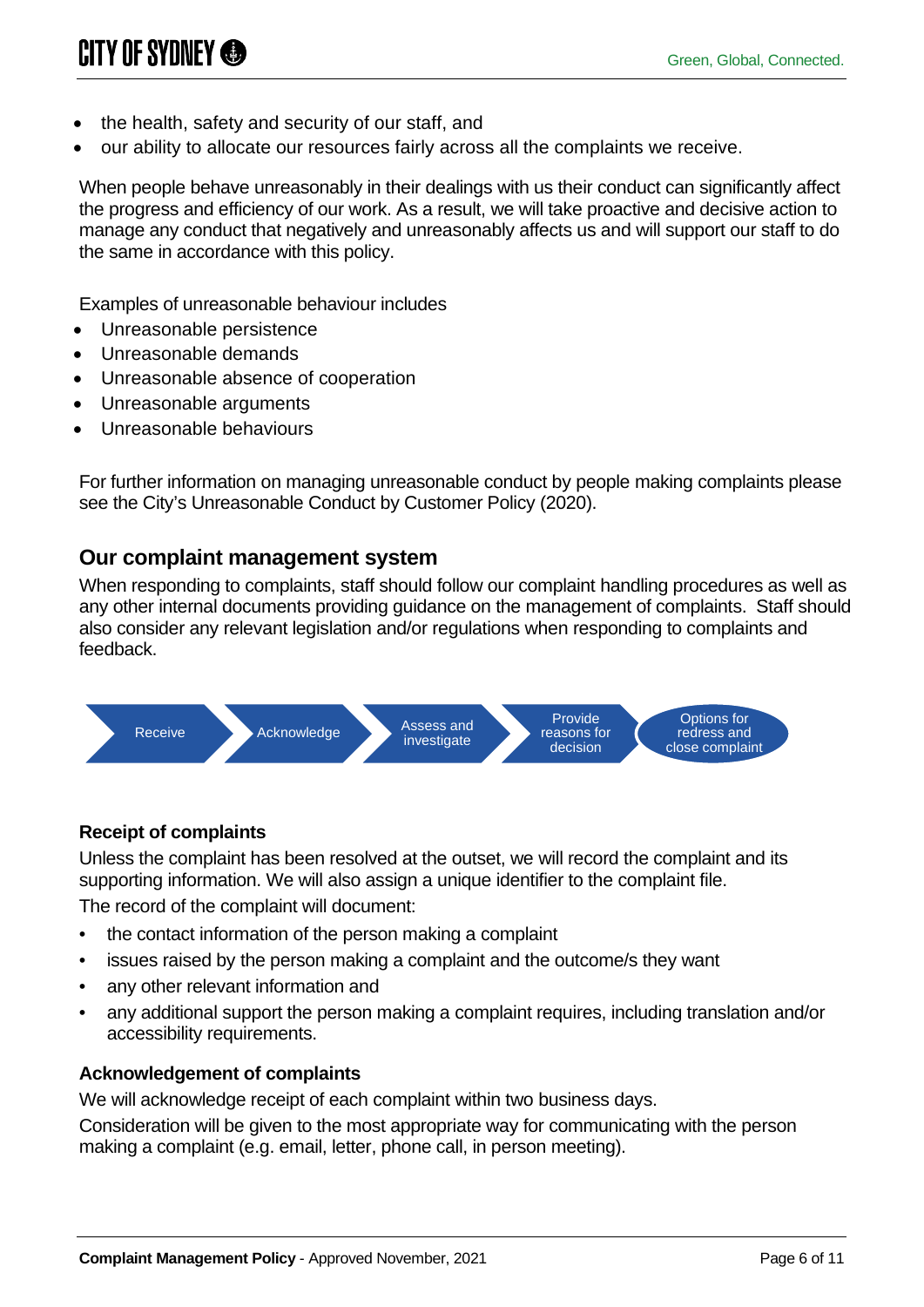## **Assessing complaints**

After acknowledging receipt of the complaint, we will confirm whether the issues raised in the complaint are within our control. We will also consider the outcomes sought by the person making a complaint and, where there is more than one issue raised, determine whether each issue needs to be separately addressed.

When determining how a complaint will be managed, we will consider:

- How serious, complicated or urgent the complaint is
- Whether the complaint raises concerns about people's health and safety
- How the person making the complaint is being affected
- The risks involved if resolution of the complaint is delayed, and
- Whether a resolution requires the involvement of other organisations.

## **Addressing complaints**

After assessing the complaint, we will consider how its best managed. We may:

- Give the person making a complaint information or an explanation
- Gather information from the person or area that the complaint is about, or
- Investigate the claims made in the complaint.

We will keep the person making the complaint up to date on our progress, particularly if there are any delays. We will also communicate the outcome of the complaint using the most appropriate medium. Which actions we decide to take will be tailored to each case and take into account any statutory requirements.

#### **Providing reasons for decisions**

Following consideration of the complaint and any investigation into the issues raised, we will contact the person making the complaint and advise them:

- the outcome of the complaint and any action we took
- the reasons for our decision
- the remedy or resolutions that we have proposed or put in place, and
- any options for review that may be available to the complainant, such as an internal review, external review or appeal.

If in the course of investigation, we make any adverse findings about a particular individual, we will consider any applicable privacy obligations under the Privacy and Personal Information Protection Act 1998 and any applicable exemptions in or made pursuant to that Act, before sharing our findings with the person making the complaint.

#### **Closing the complaint, record keeping, redress and review**

We will keep comprehensive records about:

- How we managed the complaint
- The outcomes of the complaint (including whether it or any aspect of it was substantiated, any recommendations made to address problems identified and any decisions made on those recommendations, and
- Any outstanding actions that need to be followed up.

We will ensure that outcomes are properly implemented, monitored and reported to the complaint handling manager and/or senior management.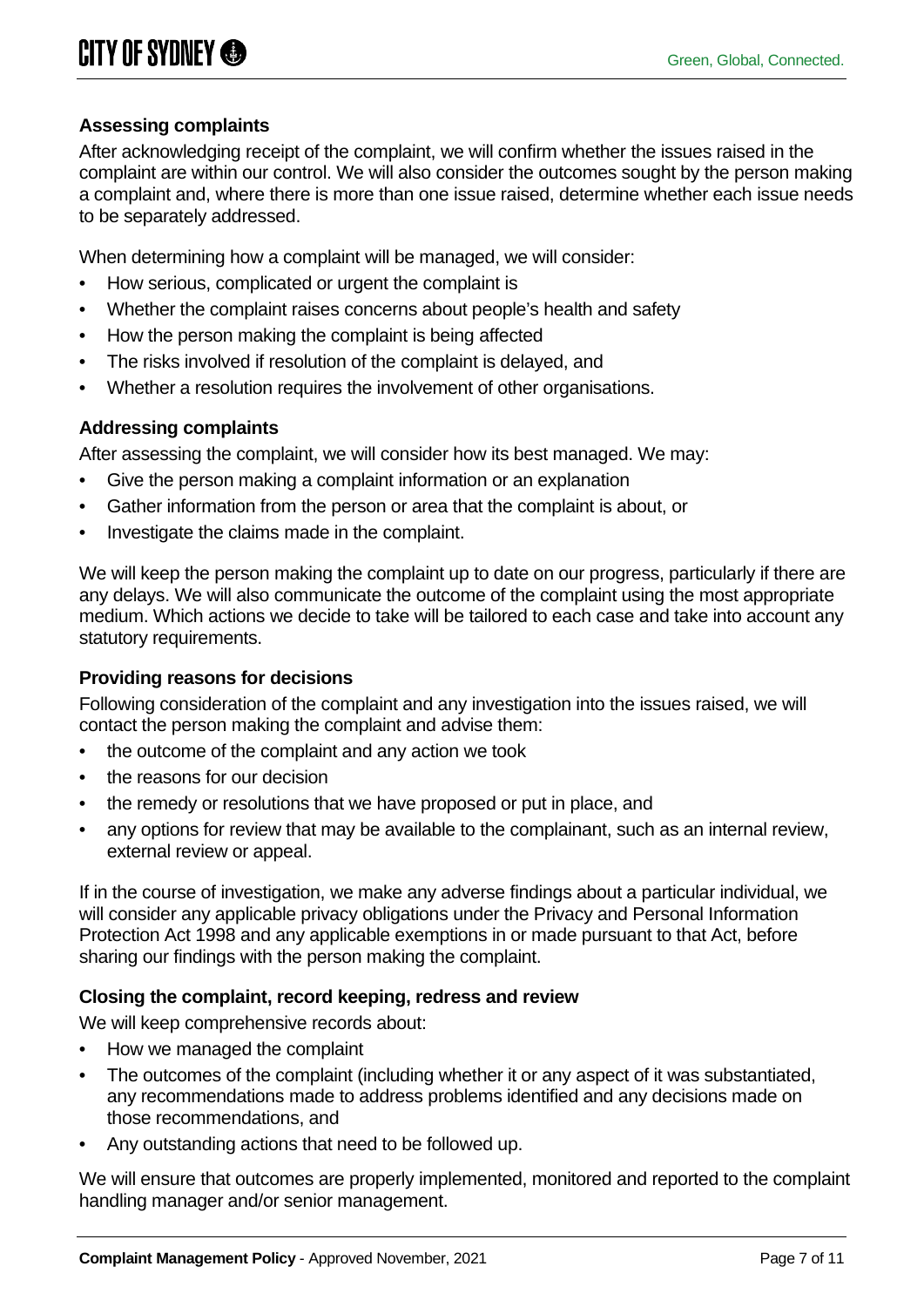# **Alternative avenues for dealing with complaints**

We will inform people who make complaints to or about us about any internal or external review options available to them including:

- NSW Ombudsman
- NSW Office of Local Government
- The Information and Privacy Commission NSW
- The Independent Commission Against Corruption
- **NSW Small Business Commission**

# **The three levels of complaint handling**



We aim to resolve complaints at the first level, the frontline. Wherever possible staff will be adequately equipped to respond to complaints, including being given appropriate authority, training and supervision.

Where this is not possible, we may decide to escalate the complaint to a more senior officer within the City. This second level of complaint handling will provide for the following internal mechanisms:

- assessment and possible investigation of the complaint and decisions already made, and/or
- facilitated resolution (where a person not connected with the complaint reviews the matter and attempts to find an outcome acceptable to the relevant parties).

Where a person making a complaint is dissatisfied with the outcome of the City's review of their complaint, they may seek an external review of our decision (by the Ombudsman for example).

# **Accountability and learning**

#### **Analysis and evaluation of complaints**

We will ensure that complaints are recorded in a systematic way so that information can be easily retrieved for reporting and analysis.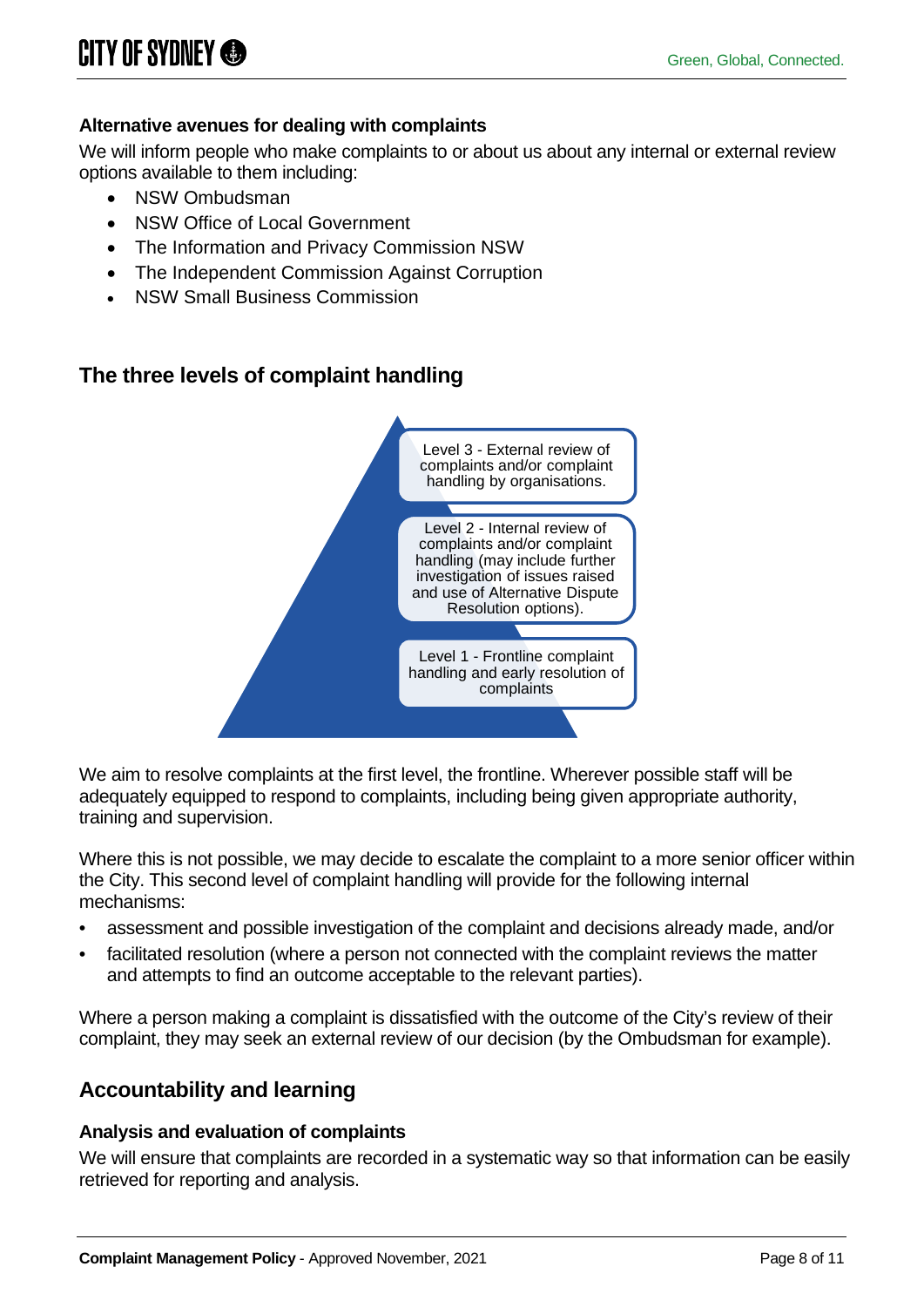Regular reports will be run on:

- the number of complaints received
- the outcome of complaints, including matters resolved at the frontline
- issues arising from complaints
- systemic issues identified, and
- the number of requests we receive for internal and/or external review of our complaint handling.

Regular analysis of these reports will be undertaken to monitor trends, measure the quality of our customer service and make improvements. Both reports and their analysis will be provided to the City's CEO, Executive and senior management for review.

#### **Monitoring of the complaint management system**

We will continually monitor our complaint management system to:

- ensure its effectiveness in responding to and resolving complaints, and
- identify and correct deficiencies in the operation of the system.

Monitoring may include the use of audits, complaint satisfaction surveys and online listening tools and alerts.

#### **Continuous improvement**

We are committed to improving the effectiveness and efficiency of our complaint management system. To this end, we will:

- support the making and appropriate resolution of complaints
- implement best practices in complaint handling
- recognise and reward exemplary complaint handling by staff
- regularly review the complaints management system and complaint data, and
- implement appropriate system changes arising out of our analysis of complaints data and continual monitoring of the system.

# **Responsibilities**

All City Employees must act in accordance with the City's Complaint Management Policy.

The Chief Executive Officer will ensure adequate systems and processes, policies and procedures are in place to support effective complaint management.

The Manager of Customer Service will provide reports and analysis on the City's complaint handling to the Chief Executive Officer, Executive and Senior Managers.

# **Consultation**

This policy is based on the NSW Ombudsman Complaint Handling Model Policy (2015).

The policy and procedure were developed in conjunction with a wide range of business areas including, Legal, Governance, Workforce Services, Rates, Health & Building, Waste & Cleansing, City Rangers, Data & Information Management Services, Social Programs & Services and Office of the CEO.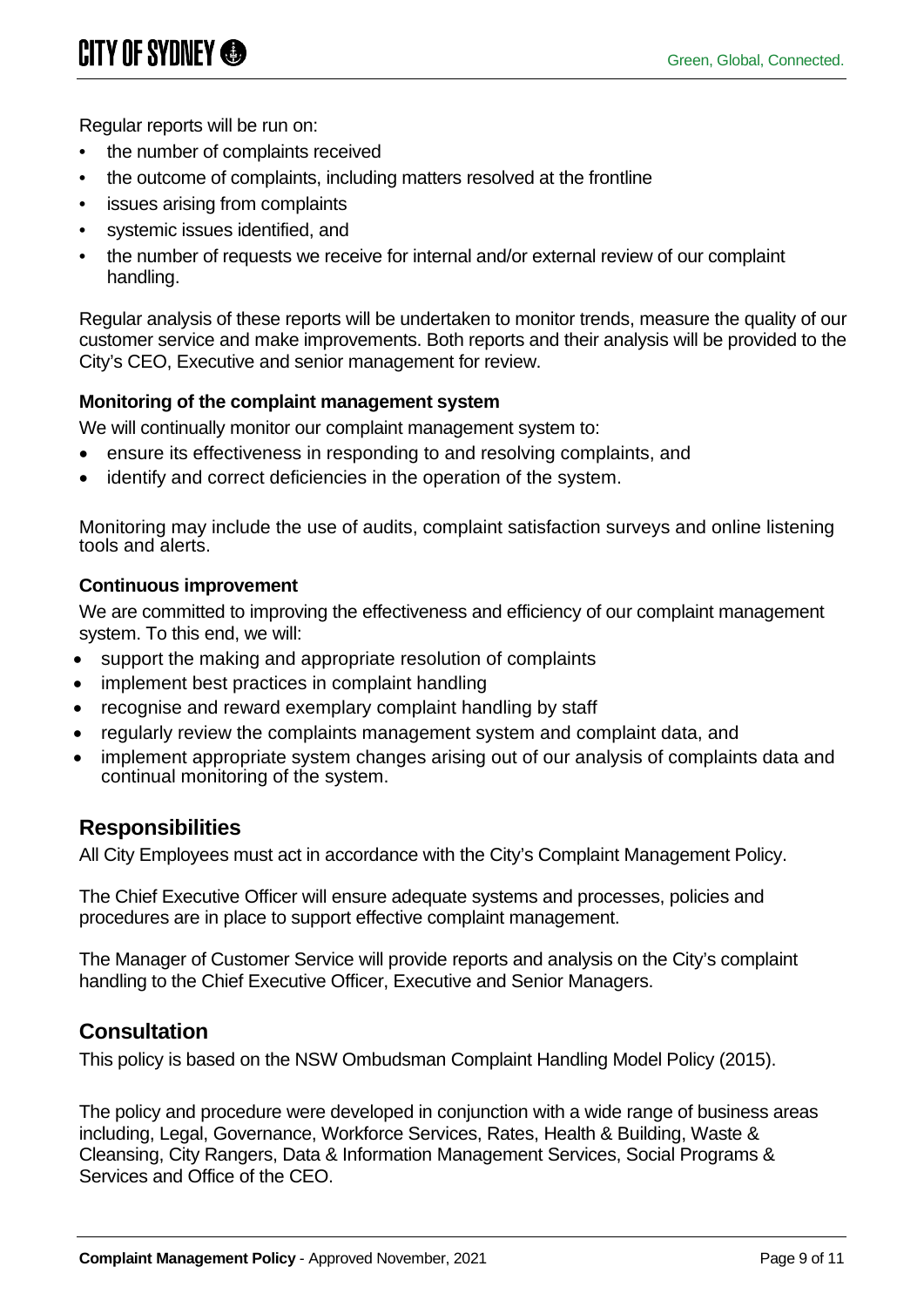# **References**

**Laws and Standards**

- NSW Ombudsman Complaint Management Framework and Model Policy 2015
- Privacy and Personal Information Protection Act (1998)

#### **Policies and Procedures**

- Unreasonable Conduct by Customer Policy (2020)
- Code of Conduct Policy (2020)
- Access to Information Policy (2021)
- Fraud and Corruption Internal reporting Policy (2020)

# **Review period**

This policy will be reviewed every 3 years.

# **Approval Status**

The Chief Executive Officer approved this policy on 18 November 2021.



#### **Monica Barone, Chief Executive Officer**

# **Approval History**

| <b>Stage</b>                   | Date             | <b>Comment</b>                                                                                                           | <b>TRIM Reference</b> |
|--------------------------------|------------------|--------------------------------------------------------------------------------------------------------------------------|-----------------------|
| Procedure                      | 11 February 2015 | Original was a procedure and<br>was approved by CEO.                                                                     | 2014/161466           |
| <b>Original Policy</b>         | 18 November 2021 | Adapted to a policy, Complaint<br>Management Policy aligning to<br><b>Ombudsman NSW Complaints</b><br>Management Policy. | 2021/551113           |
| Commence<br><b>Review Date</b> | 18 February 2024 |                                                                                                                          |                       |
| <b>Approval Due</b><br>Date    | 18 November 2024 |                                                                                                                          |                       |